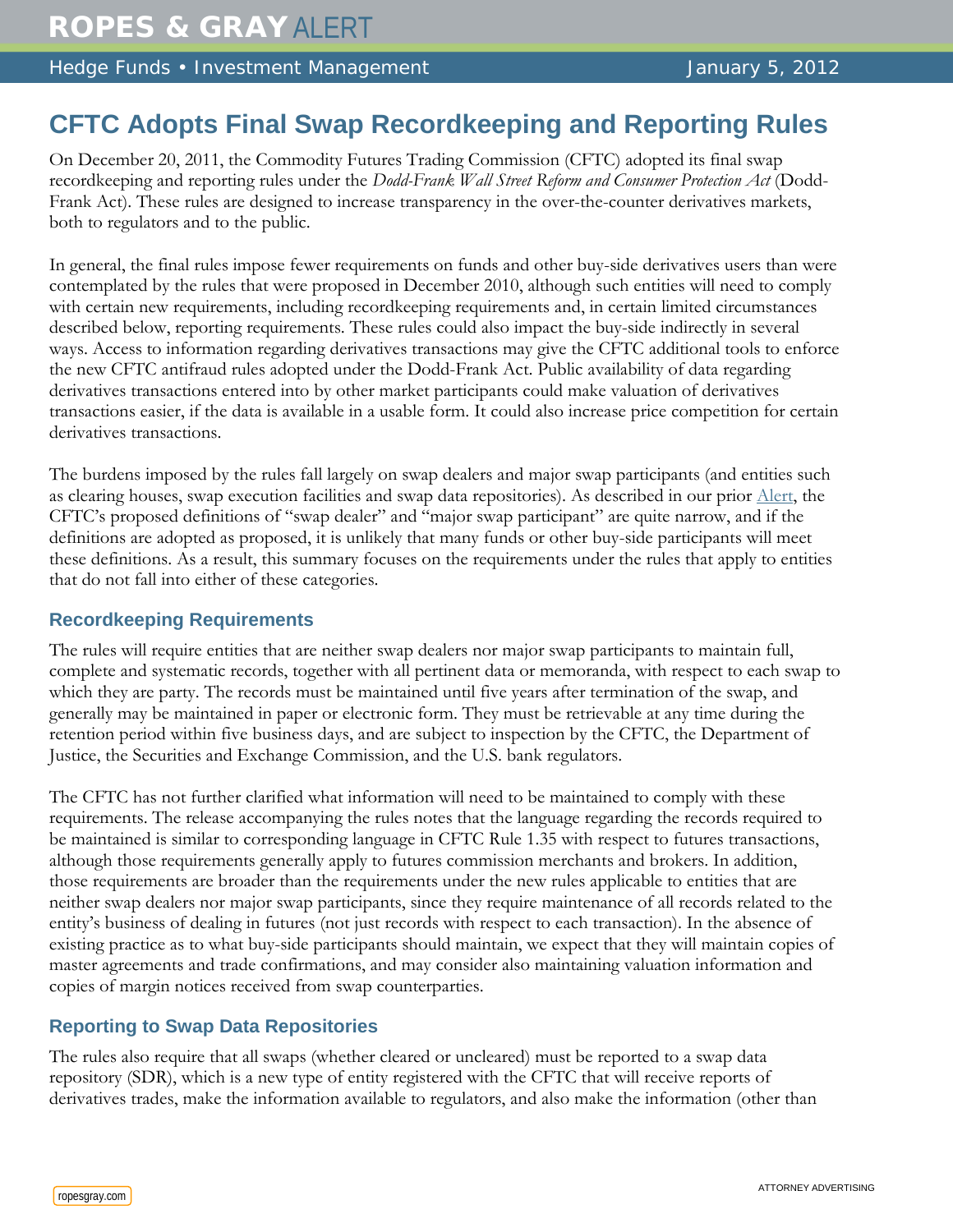the identity of the parties) available to the public. If no SDR accepts reporting with respect to a certain category of swap, the information must be reported to the CFTC.

In general, the following information must be reported:

- Swap creation data, which includes the primary economic terms of the swap, as well as the terms of the legal confirmation. The primary economic terms of each category of swap are specified in the rules, although parties must also report any other terms matched by the parties in confirming the swap; and
- Continuation data, which includes daily valuation data regarding each swap and changes to the primary economic terms of the swap.

If a transaction is entered into on a swap execution facility or designated contract market, or if a transaction is accepted for clearing before the reporting deadline, the swap execution facility, designated contract market, or clearing house generally reports the creation data. Also, clearing houses report the continuation data for all cleared swaps. However, information with respect to other swaps (including uncleared swaps) will need to be reported by one of the parties to the swap. If one of the parties is a swap dealer or a major swap participant and the other is not, the swap dealer or major swap participant has the reporting obligation. Since most buyside participants generally enter into swaps only with swap dealers or major swap participants, it is unlikely that many buy-side participants will bear the reporting burden. This is even less likely because the final rules do not include a provision in the proposed rules that would have required a U.S. person entering into a transaction with a non-U.S. person to be responsible for the reporting, even if the non-U.S. person was a swap dealer or major swap participant.

If neither of the parties to the swap is a swap dealer or major swap participant, then the parties agree as to who will be the reporting party (except that if one party is a financial entity and the other is not, the financial entity is the reporting party, and if one party is a U.S. person and the other is not, the U.S. person is the reporting party).

In the unusual case that a buy-side entity has the reporting obligation, the information will need to be reported within the following time periods:

- Swap creation data will need to be reported as soon as technologically practicable, and in any event within 48 business hours (for the first year after the applicable compliance date, as described under "Compliance Dates" below), 36 business hours (for the second year), and 24 business hours (thereafter), in each case after execution of the swap for primary economic terms data and after confirmation of the swap for confirmation data; and
- Continuation data that relates to a change in the terms of the swap must be reported within two business days (for the first year after the applicable compliance date) and within one business day (thereafter). Parties that are neither swap dealers nor major swap participants are not required to report daily valuation data; they need to provide only quarter end valuation data no later than 30 days after the end of each quarter, and only with respect to uncleared swaps.

Swaps and parties to swap transactions will be identified through unique swap identifiers (which will be assigned to each swap), legal entity identifiers (which will be assigned to each party entering into a swap transaction), and unique product identifiers (which will be assigned to each asset underlying a swap). All reporting and recordkeeping with respect to swaps will be required to use these identifiers.

The rules address how swaps entered into by advisers on behalf of several clients and then allocated among clients will be reported. These transactions will be initially reported as transactions by the adviser (using the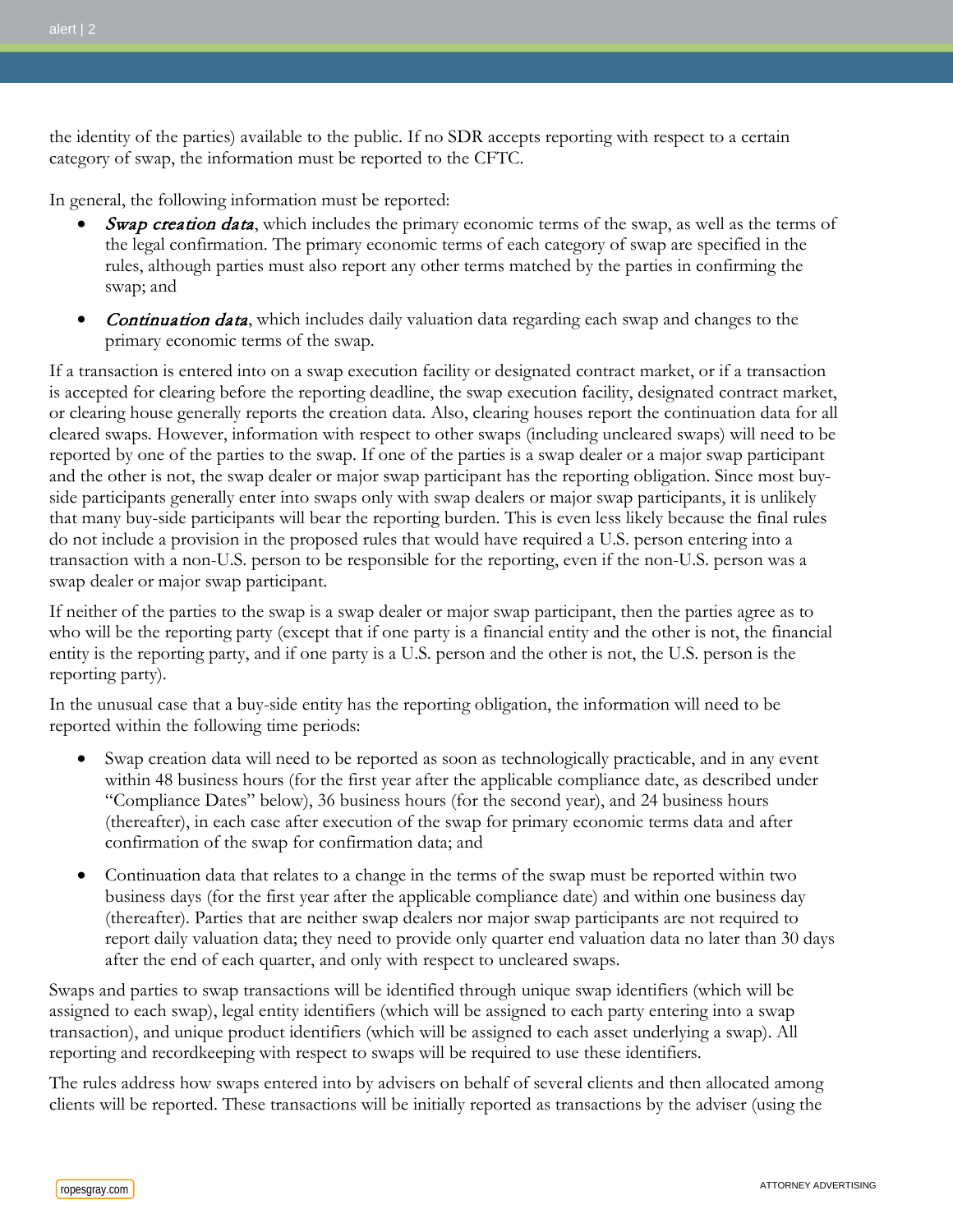adviser's legal entity identifier) and will then be reported as allocated transactions using the relevant clients' legal entity identifiers. Advisers will be required to provide allocation information to their swap counterparties within eight business hours of execution of a transaction to enable reporting under the rules.

### **Public Reporting By Swap Data Repositories**

SDRs are required to disseminate publicly certain data that they receive as soon as technologically practicable, subject to a time delay for block trades and large off-facility swaps. SDRs are prohibited from disseminating information regarding the counterparties to the transaction.

The minimum size of block trades and the time delay before dissemination of information regarding block trades has been the subject of much concern, because public reporting of a large transaction immediately following execution could have an adverse impact on the ability of a party to the transaction to enter into offsetting transactions to hedge its exposure. The CFTC has not yet adopted final block trade rules, and has indicated that it will re-propose its block trade rules in 2012. All swaps of a certain type will be treated as block trades or large off-facility swaps until the minimum size of a block trade or large off-facility swap for that particular type of swap has been established. As a result, information regarding those trades will be subject to time delay before being disclosed to the public.

The time delay before public dissemination of swap data for block trades by SDRs varies depending on how the transactions are executed, whether the transactions are subject to the clearing requirement, the identity of the counterparties, and the underlying asset class. Very generally, in the first year after the applicable compliance date, data related to block trades entered into on a swap execution facility or designated contract market will be subject to a 30 minute delay, and following the first year, a 15 minute delay. Data related to large off-facility (uncleared) swaps with a swap dealer or major swap participant as one party in most asset classes will be subject to a one hour delay in the first year after the applicable compliance date, and 30 minutes thereafter.

An SDR must publicly disseminate the information to the public on a non-discriminatory basis, which may include posting a link to the information on a website. The information must be made available in an electronic format that can be downloaded, saved and analyzed.

#### **Applicability**

These rules apply to all swaps under CFTC jurisdiction, which generally include interest rate derivatives, most currency derivatives, commodity derivatives, credit default index derivatives and securities and loan index derivatives. The SEC has not yet issued corresponding rules for derivatives under its jurisdiction (which generally include single name and narrow-based index equity, loan and credit default derivatives).

These rules apply only to transactions entered into after the applicable compliance date. While all swaps outstanding after the enactment of the Dodd-Frank Act in July 2010 will be required to be reported, the reporting of such so-called "historical swaps" will be covered by separate rules, which the CFTC has indicated it will adopt in early 2012.

#### **Compliance Dates**

Parties who are neither swap dealers nor major swap participants will be required to comply with the foregoing recordkeeping and reporting requirements within 180 days of the later of (i) July 16, 2012; or (ii) 60 days after the CFTC publishes final rules defining the terms "swap," "swap dealer," and "major swap participant."